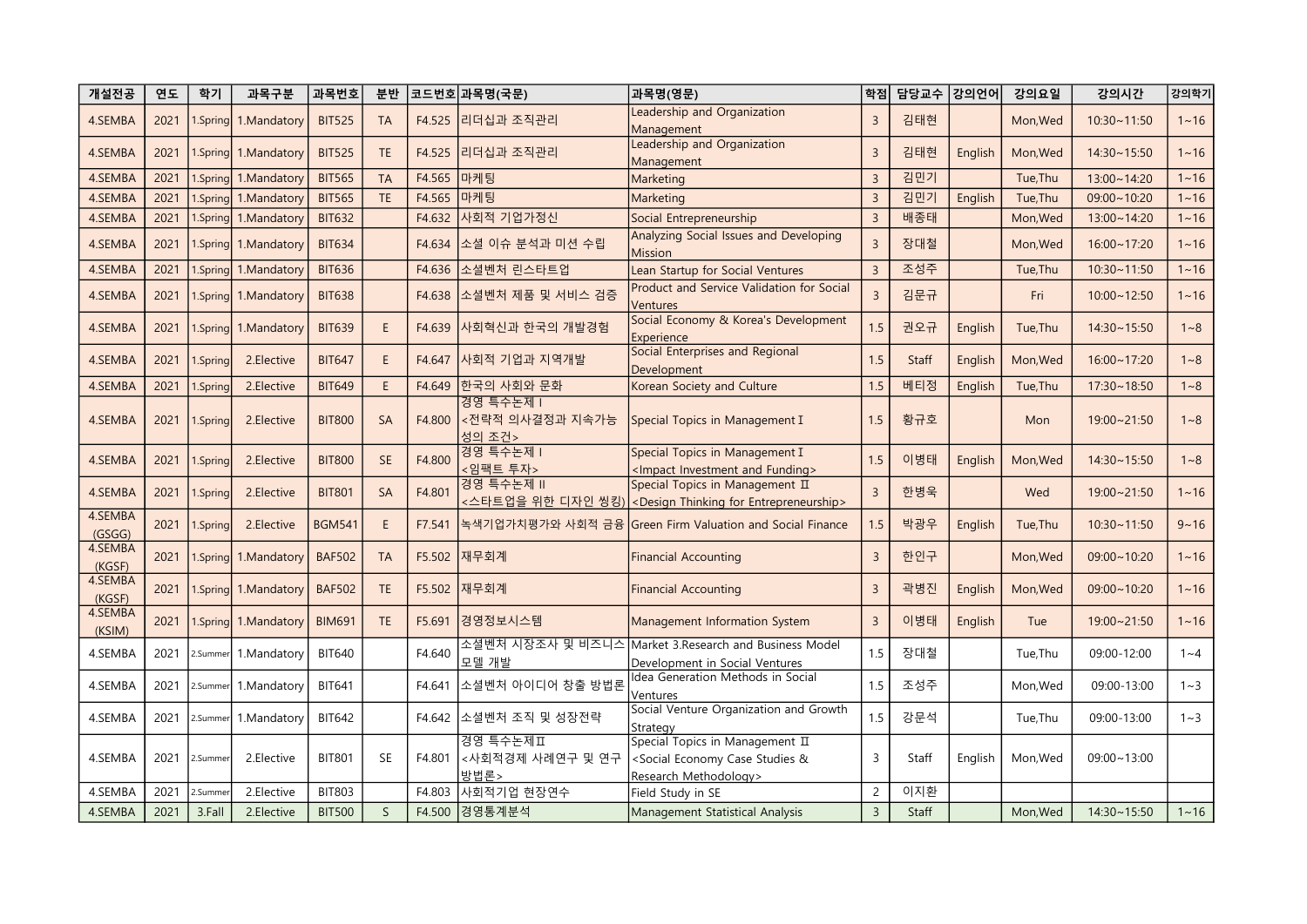| 4.SEMBA           | 2021 | 3.Fall   | 1.Mandatory          | <b>BIT505</b> | <b>TA</b>   | F4.505 | 경영경제학                                        | Principles of Managerial Economics                                                                                                                 | $\overline{3}$ | 이창양   |         | Tue, Thu | 13:00~14:20        | $1 - 16$ |
|-------------------|------|----------|----------------------|---------------|-------------|--------|----------------------------------------------|----------------------------------------------------------------------------------------------------------------------------------------------------|----------------|-------|---------|----------|--------------------|----------|
| 4.SEMBA           | 2021 | 3.Fall   | 1.Mandatory          | <b>BIT505</b> | <b>TE</b>   | F4.505 | 경영경제학                                        | Principles of Managerial Economics                                                                                                                 | $\overline{3}$ | 인영환   | English | Tue, Thu | 14:30~15:50        | $1 - 16$ |
| 4.SEMBA           | 2021 | 3.Fall   | 1.Mandatory          | <b>BIT526</b> | <b>TA</b>   | F4.526 | 경영전략                                         | Strategic Management                                                                                                                               | $\overline{3}$ | 백윤석   |         | Mon, Wed | $09:00 - 10:20$    | $1 - 16$ |
| 4.SEMBA           | 2021 | 3.Fall   | 1.Mandatory          | <b>BIT526</b> | TE          | F4.526 | 경영전략                                         | <b>Strategic Management</b>                                                                                                                        | $\overline{3}$ | 백윤석   | English | Mon, Wed | 13:00~14:20        | $1 - 16$ |
| 4.SEMBA           | 2021 | 3.Fall   | 1.Mandatory          | <b>BIT633</b> | E           | F4.633 | ┃사회적경제와 정책                                   | Social Economy & Policy                                                                                                                            | $\overline{3}$ | Staff | English | Fri      | $09:00 - 12:00$    | $1 - 16$ |
| 4.SEMBA           | 2021 | 3.Fall   | 1.Mandatory          | <b>BIT635</b> |             | F4.635 | 소셜벤처 고객문제 및 솔루션 검증                           | Customer Problem and Solution Validation for Social Venture                                                                                        | $\overline{3}$ | 조성주   |         | Fri      | $10:00 - 12:50$    | $1 - 16$ |
| 4.SEMBA           | 2021 | 3.Fall   | 1.Mandatory          | <b>BIT637</b> |             | F4.637 | 소셜벤처 사업모형                                    | Social Venture Business Model                                                                                                                      | $\overline{3}$ | 진병채   |         | Mon, Wed | 13:00~14:20        | $1 - 16$ |
| 4.SEMBA           | 2021 | 3.Fall   | 2.Elective           | <b>BIT643</b> |             | F4.643 | 사회적 기업과 경영                                   | Social Enterprise and Management                                                                                                                   | $\overline{3}$ | 장대철   |         | Mon, Wed | 10:30~11:50        | $1 - 16$ |
| 4.SEMBA           | 2021 | 3.Fall   | 2.Elective           | <b>BIT649</b> | $\mathsf E$ | F4.649 | 한국의 사회와 문화                                   | Korean Society and Culture                                                                                                                         | 1.5            | 베티정   | English | Tue, Thu | 10:30~11:50        | $1 - 8$  |
| 4.SEMBA           | 2021 | 3.Fall   | 1.Mandatory          | <b>BIT685</b> | <b>TE</b>   | F4.685 | 공급사슬관리                                       | Supply Chain Management                                                                                                                            | $\overline{3}$ | 김보원   | English | Fri      | $16:00 - 18:50$    | $1 - 16$ |
| 4.SEMBA           | 2021 | 3.Fall   | 2.Elective           | <b>BIT800</b> | <b>SC</b>   | F4.800 | 경영 특수논제  <br><비즈니스모델 개발을 위한 신<br>기술 이해 및 활용> | Special Topics in Management I<br><understanding and="" new<br="" utilizing="">Technologies for Business Model<br/>Development&gt;</understanding> | 1.5            | Staff |         | Fri      | 13:00~15:50        | $1 - 8$  |
| 4.SEMBA           | 2021 | 3.Fall   | 3.Research           | <b>BIT901</b> |             | F4.901 | 사회적기업 세미나                                    | Seminar for Social Enterprises                                                                                                                     | 1.5            | 이지환   |         | Wed      | 16:00~17:20        | $1 - 16$ |
| 4.SEMBA           | 2021 | 3.Fall   | 3.Research           | <b>BIT902</b> |             | F4.902 | 소셜벤처사업화연구                                    | Research for Social Ventures Commercialization                                                                                                     | 1.5            | 조성주   |         | Fri      | 13:00~15:50        | $9 - 16$ |
| 4.SEMBA           | 2021 | 3.Fall   | 3.Research           | <b>BIT904</b> | SE          | F4.904 | 현장적용프로젝트                                     | Capstone Project Study                                                                                                                             | $\overline{3}$ | 배종태   | English | Fri      | 14:30-17:20        | $1 - 16$ |
| 4.SEMBA<br>(KGSF) | 2021 | 3.Fall   | 1.Mandatory          | <b>BAF501</b> | <b>TE</b>   | F5.501 | 기업재무                                         | Corporate Finance                                                                                                                                  | $\overline{3}$ | 박광우   | English | Tue, Thu | $10:30 - 11:50$    | $1 - 16$ |
| 4.SEMBA           | 2022 |          | 1.Spring 1.Mandatory | <b>BIT525</b> | <b>TA</b>   | F4.525 | 리더십과 조직관리                                    | Leadership and Management of<br>Organizations                                                                                                      | $\overline{3}$ | 김태현   |         | Mon, Wed | $09:00 - 10:20$    | $1 - 16$ |
| 4.SEMBA           | 2022 |          | Spring 1. Mandatory  | <b>BIT525</b> | <b>TE</b>   | F4.525 | 리더십과 조직관리                                    | Leadership and Management of<br>Organizations                                                                                                      | $\overline{3}$ | 김태현   | English | Mon, Wed | 13:00~14:20        | $1 - 16$ |
| 4.SEMBA           | 2022 | Spring   | 1.Mandatory          | <b>BIT565</b> | <b>TA</b>   | F4.565 | 마케팅                                          | Marketing                                                                                                                                          | $\overline{3}$ | 윤여선   |         | Tue, Thu | 13:00~14:20        | $1 - 16$ |
| 4.SEMBA           | 2022 |          | 1.Spring 1.Mandatory | <b>BIT565</b> | TE          | F4.565 | 마케팅                                          | Marketing                                                                                                                                          | $\overline{3}$ | 김민기   | English | Tue, Thu | 13:00~14:20        | $1 - 16$ |
| 4.SEMBA           | 2022 |          | 1.Spring 1.Mandatory | <b>BIT632</b> |             | F4.632 | 사회적 기업가정신                                    | Social Entrepreneurship                                                                                                                            | $\overline{3}$ | 배종태   |         | Mon, Wed | 13:00~14:20        | $1 - 16$ |
| 4.SEMBA           | 2022 |          | 1.Spring 1.Mandatory | <b>BIT634</b> |             |        | F4.634  소셜 이슈 분석과 미션 수립                      | Analyzing Social Issues and Developing<br><b>Mission</b>                                                                                           | $\overline{3}$ | 장대철   |         | Mon, Wed | 16:00~17:20        | $1 - 16$ |
| 4.SEMBA           | 2022 |          | Spring 1. Mandatory  | <b>BIT636</b> |             | F4.636 | 소셜벤처 린스타트업                                   | Lean Startup for Social Ventures                                                                                                                   | $\overline{3}$ | 조성주   |         | Tue, Thu | $10:30 - 11:50$    | $1 - 16$ |
| 4.SEMBA           | 2022 |          | Spring 1. Mandatory  | <b>BIT638</b> |             | F4.638 | 소셜벤처 제품 및 서비스 검증                             | Product and Service Validation for Social<br>Ventures                                                                                              | $\overline{3}$ | 김문규   |         | Fri      | $10:00 - 12:50$    | $1 - 16$ |
| 4.SEMBA           | 2022 |          | 1.Spring 1.Mandatory | <b>BIT639</b> | E           | F4.639 | 사회혁신과 한국의 개발경험                               | Social Economy & Korea's Development<br>Experience                                                                                                 | 1.5            | 권오규   | English | Tue, Thu | $14:30 \sim 15:50$ | $1 - 8$  |
| 4.SEMBA           | 2022 | 1.Spring | 2. Elective          | <b>BIT647</b> | E           | F4.647 | 사회적 기업과 지역개발                                 | Social Enterprises and Regional<br>Development                                                                                                     | 1.5            | Staff | English | Mon, Wed | $16:00 \sim 17:20$ | $1 - 8$  |
| 4.SEMBA           | 2022 | 1.Spring | 2.Elective           | <b>BIT800</b> | SA          | F4.800 | 경영 특수논제 I<br><전략적 의사결정과 지속가능<br>성의 조건>       | Special Topics in Management I                                                                                                                     | 1.5            | 황규호   |         | Mon      | 19:00~21:50        | $1 - 8$  |
| 4.SEMBA           | 2022 | 1.Spring | 2.Elective           | <b>BIT800</b> | <b>SE</b>   | F4.800 | 경영 특수논제 I<br><임팩트 투자>                        | Special Topics in Management I<br><impact and="" funding="" investment=""></impact>                                                                | 1.5            | 이병태   | English | Mon, Wed | 14:30~15:50        | $1 - 8$  |
| 4.SEMBA           | 2022 | 1.Spring | 2. Elective          | <b>BIT801</b> | <b>SA</b>   | F4.801 | 경영 특수논제 II<br><스타트업을 위한 디자인 씽<br>킹>          | Special Topics in Management II<br><design entrepreneurship="" for="" thinking=""></design>                                                        | $\overline{3}$ | 한병욱   |         | Wed      | 19:00~21:50        | $1 - 16$ |